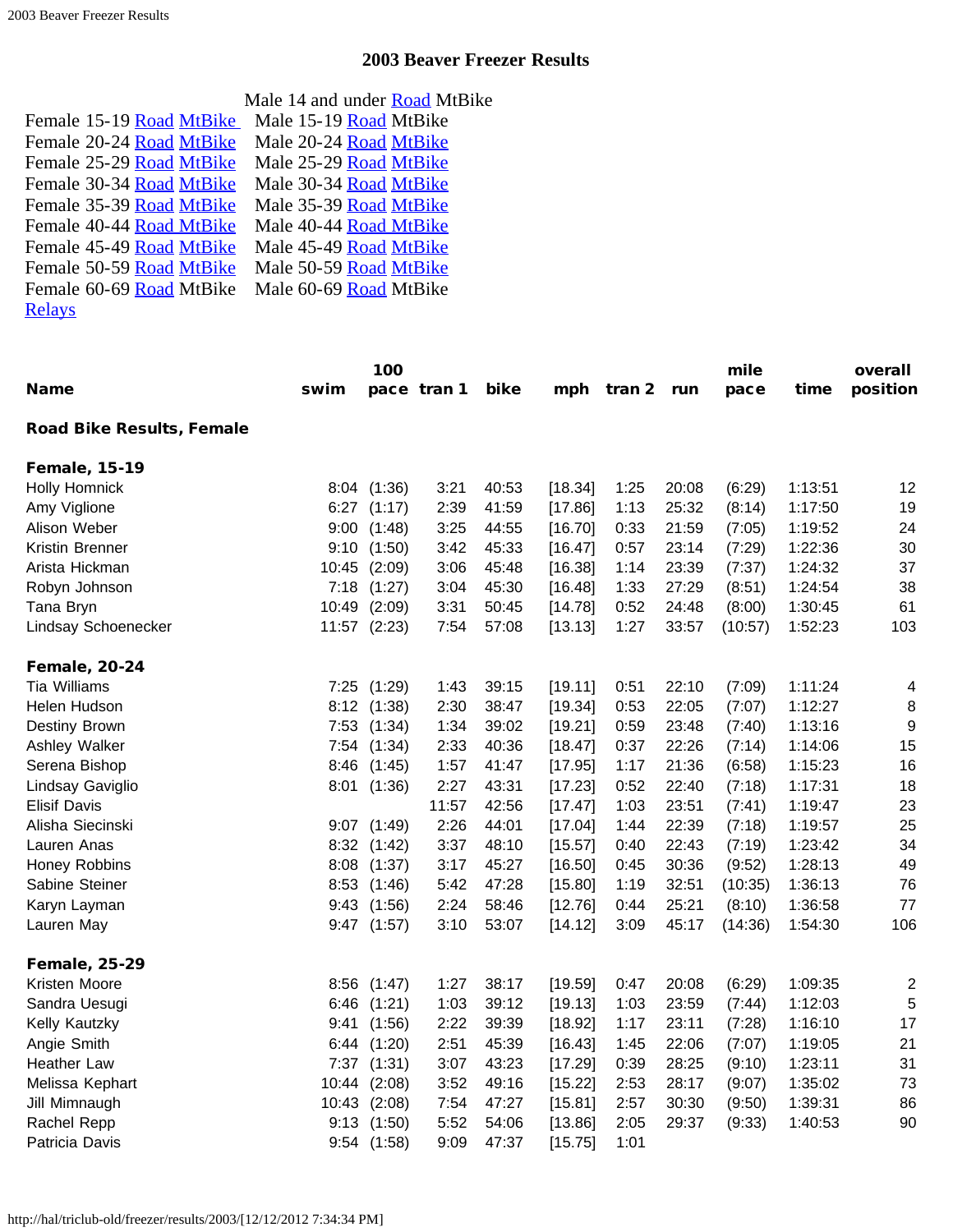<span id="page-1-5"></span><span id="page-1-4"></span><span id="page-1-3"></span><span id="page-1-2"></span><span id="page-1-1"></span><span id="page-1-0"></span>

| <b>Female, 30-34</b>   |       |              |      |         |         |      |       |         |         |                |
|------------------------|-------|--------------|------|---------|---------|------|-------|---------|---------|----------------|
| Jennifer DeWald        | 6:59  | (1:23)       | 2:00 | 37:16   | [20.13] | 0:59 | 22:46 | (7:20)  | 1:10:00 | 3              |
| Rebecca Hardy          | 10:18 | (2:03)       | 1:45 | 37:29   | [20.01] | 0:58 | 21:47 | (7:01)  | 1:12:17 | 6              |
| <b>Tracey Stewart</b>  | 8:15  | (1:39)       | 2:03 | 39:31   | [18.98] | 0:54 | 21:38 | (6:58)  | 1:12:21 | $\overline{7}$ |
| Tonya Ramsey           | 7:06  | (1:25)       | 2:35 | 39:59   | [18.76] | 1:25 | 22:24 | (7:13)  | 1:13:29 | 11             |
| Jennifer Pitrak        | 8:06  | (1:37)       | 3:17 | 42:58   | [17.46] | 1:43 | 22:31 | (7:15)  | 1:18:35 | 20             |
| Colleen Sullivan-Price | 9:33  | (1:54)       | 2:24 | 41:59   | [17.86] | 1:18 | 24:23 | (7:51)  | 1:19:37 | 22             |
| <b>Courtney Reid</b>   | 10:42 | (2:08)       | 2:58 | 42:51   | [17.50] | 1:26 | 22:58 | (7:24)  | 1:20:55 | 27             |
| Ayre Helfrich          | 9:18  | (1:51)       | 2:23 | 42:21   | [17.71] | 2:08 | 27:26 | (8:50)  | 1:23:36 | 33             |
| Marcy Croucher         | 10:23 | (2:04)       | 3:01 | 44:15   | [16.95] | 1:23 | 26:44 | (8:37)  | 1:25:46 | 45             |
| Sandy Teal             | 9:54  | (1:58)       | 3:10 | 45:28   | [16.50] | 0:52 | 27:28 | (8:51)  | 1:26:52 | 47             |
| Deb Lambourn           | 8:03  | (1:36)       | 3:54 | 41:38   | [18.01] | 2:40 | 32:20 | (10:25) | 1:28:35 | 52             |
| Laura Schweger         | 8:49  | (1:45)       | 2:42 | 45:11   | [16.60] | 1:42 | 31:17 | (10:05) | 1:29:41 | 56             |
| Kristi Duer            | 9:45  | (1:57)       | 1:57 | 47:48   | [15.69] | 1:36 | 28:41 | (9:15)  | 1:29:47 | 57             |
| Susan Otcenas          | 11:38 | (2:19)       | 4:00 | 42:05   | [17.82] | 2:32 | 33:16 | (10:43) | 1:33:31 | 69             |
| Amy Kimball            | 10:36 | (2:07)       | 8:04 | 47:11   | [15.90] | 3:06 | 26:39 | (8:35)  | 1:35:36 | 75             |
| Erika Olson            | 8:54  | (1:46)       | 1:44 | 1:00:33 | [12.39] | 3:42 | 22:22 | (7:12)  | 1:37:15 | 81             |
| Heather Brenda         | 11:06 | (2:13)       | 5:13 | 53:34   | [14.00] | 1:00 | 27:07 | (8:44)  | 1:38:00 | 83             |
| Joannah Miley          | 10:41 | (2:08)       | 6:31 | 47:51   | [15.67] | 3:02 | 32:28 | (10:28) | 1:40:33 | 89             |
| <b>Female, 35-39</b>   |       |              |      |         |         |      |       |         |         |                |
| Pamela Fairchild       | 7:41  | (1:32)       | 1:55 | 38:34   | [19.45] | 0:56 | 20:06 | (6:29)  | 1:09:12 | 1              |
| Denise Croucher        | 8:36  | (1:43)       | 1:44 | 36:59   | [20.28] | 1:29 | 24:28 | (7:53)  | 1:13:16 | 10             |
| Millie Layman          | 13:26 | (2:41)       | 2:15 | 44:24   | [16.89] | 1:51 | 21:16 | (6:51)  | 1:23:12 | 32             |
| <b>Cindy Brosius</b>   | 10:58 | (2:11)       | 2:50 | 43:50   | [17.11] | 1:58 | 28:56 | (9:20)  | 1:28:32 | 51             |
| Michele Friesen        | 11:43 | (2:20)       | 1:26 | 49:56   | [15.02] | 0:50 | 27:29 | (8:51)  | 1:31:24 | 64             |
| <b>Bridget Raach</b>   | 13:07 | (2:37)       | 4:24 | 44:35   | [16.82] | 2:18 | 28:11 | (9:05)  | 1:32:35 | 67             |
| <b>Brenda Snell</b>    | 10:51 | (2:10)       | 5:09 | 49:57   | [15.02] | 2:51 | 25:34 | (8:14)  | 1:34:22 | 72             |
| Karen Prater           | 11:20 | (2:16)       | 3:08 | 48:27   | [15.48] | 1:13 | 30:57 | (9:59)  | 1:35:05 | 74             |
| Angie Anderson         | 16:38 | (3:19)       | 4:32 | 53:36   | [13.99] | 0:51 | 33:37 | (10:50) | 1:49:14 | 101            |
| Miriam Bolton          | 13:12 | (2:38)       | 2:50 | 59:25   | [12.62] | 1:06 | 32:51 | (10:35) | 1:49:24 | 102            |
| Erin Lewis             | 9:06  | (1:49)       | 4:55 | 1:09:32 | [10.79] | 0:44 | 31:59 | (10:19) | 1:56:16 | 109            |
| Willie Broberg         | 8:20  | (1:40)       | 1:57 |         |         |      |       |         |         |                |
| <b>Female, 40-44</b>   |       |              |      |         |         |      |       |         |         |                |
| Paula Buchanon         |       | 7:45 (1:33)  | 1:52 | 38:23   | [19.54] | 0:49 | 25:07 | (8:06)  | 1:13:56 | 13             |
| <b>Becky Nonweiler</b> | 9:24  | (1:52)       | 2:52 | 45:24   | [16.52] | 1:11 | 26:48 | (8:38)  | 1:25:39 | 43             |
| Juli Bradley           | 10:20 | (2:04)       | 2:06 | 44:29   | [16.86] | 1:44 | 28:17 | (9:07)  | 1:26:56 | 48             |
| <b>Jill Stahl</b>      | 11:29 | (2:17)       | 4:04 | 46:35   | [16.10] | 2:03 | 24:02 | (7:45)  | 1:28:13 | 50             |
| Julie Louden           | 8:58  | (1:47)       | 3:08 | 50:27   | [14.87] | 0:30 | 27:28 | (8:51)  | 1:30:31 | 59             |
| Victoria Hexter        | 10:48 | (2:09)       | 2:51 | 47:18   | [15.86] | 2:48 | 26:57 | (8:41)  | 1:30:42 | 60             |
| Laurie Mickels         | 11:06 | (2:13)       | 3:30 | 46:33   | [16.11] | 2:54 | 33:05 | (10:40) | 1:37:08 | 78             |
| Anne Schoenecker       | 13:02 | (2:36)       | 6:11 | 53:26   | [14.04] | 1:49 | 28:45 | (9:16)  | 1:43:13 | 92             |
| Maga Decker            |       | 14:40 (2:56) | 7:05 | 55:06   | [13.61] | 5:23 | 33:46 | (10:53) | 1:56:00 | 108            |
| <b>Female, 45-49</b>   |       |              |      |         |         |      |       |         |         |                |
| Gloria Califf          |       | 8:07 (1:37)  | 2:13 | 39:06   | [19.18] | 1:34 | 23:01 | (7:25)  | 1:14:01 | 14             |
| Tacy Jones             |       | 8:05 (1:37)  | 2:18 | 41:39   | [18.01] | 1:37 | 26:33 | (8:33)  | 1:20:12 | 26             |
| Mary Bleckinger        |       | 13:04 (2:36) | 7:27 | 57:34   | [13.03] | 4:31 | 37:22 | (12:03) | 1:59:58 | 110            |
| <b>Female, 50-59</b>   |       |              |      |         |         |      |       |         |         |                |
| Gayle Evenson          |       | 9:59(1:59)   | 4:17 | 47:50   | [15.68] | 2:12 | 25:00 | (8:03)  | 1:29:18 | 55             |
| Sally Stafford         |       | 11:24 (2:16) | 4:14 | 48:35   | [15.44] | 1:47 | 25:28 | (8:12)  | 1:31:28 | 65             |
| <b>Female, 60-69</b>   |       |              |      |         |         |      |       |         |         |                |
| Judy Howard            |       | 13:40 (2:44) | 4:26 | 44:19   | [16.92] | 3:12 | 27:29 | (8:51)  | 1:33:06 | 68             |
|                        |       |              |      |         |         |      |       |         |         |                |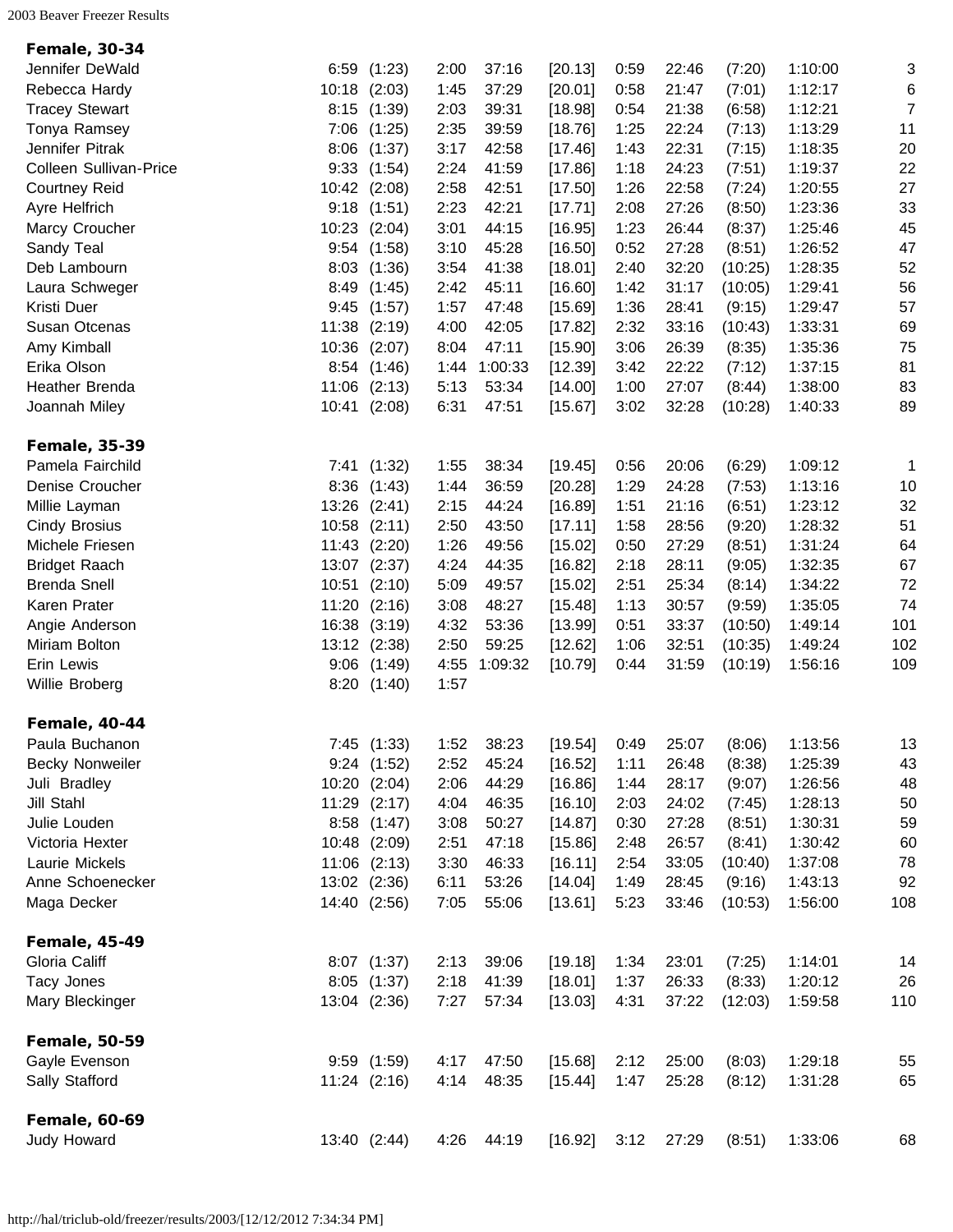## Road Bike Results, Male

<span id="page-2-4"></span><span id="page-2-3"></span><span id="page-2-2"></span><span id="page-2-1"></span><span id="page-2-0"></span>

| Male, 14 & under     |       |              |      |         |         |      |       |         |         |                         |
|----------------------|-------|--------------|------|---------|---------|------|-------|---------|---------|-------------------------|
| Logan Storie         |       | 5:11(1:02)   | 1:36 | 41:20   | [18.15] | 0:23 | 20:36 | (6:38)  | 1:09:06 | 24                      |
|                      |       |              |      |         |         |      |       |         |         |                         |
| Male, 15-19          |       |              |      |         |         |      |       |         |         |                         |
| Clint Peterson       | 9:20  | (1:52)       | 2:08 | 40:51   | [18.36] | 0:40 | 21:03 | (6:47)  | 1:14:02 | 44                      |
| Loren Dilworth       | 16:00 | (3:12)       | 1:48 | 39:23   | [19.04] | 1:40 | 19:43 | (6:21)  | 1:18:34 | 64                      |
| Corey O'Brien        | 6:35  | (1:19)       | 4:43 | 45:09   | [16.61] | 1:42 | 28:56 | (9:20)  | 1:27:05 | 84                      |
| Male, 20-24          |       |              |      |         |         |      |       |         |         |                         |
| Tom Lyttle           |       | 6:14(1:14)   | 1:07 | 31:23   | [23.90] | 0:54 | 20:14 | (6:31)  | 0:59:52 | 5                       |
| <b>Brad Black</b>    | 6:39  | (1:19)       | 1:54 | 37:00   | [20.27] | 0:59 | 18:57 | (6:06)  | 1:05:29 | 15                      |
| Jake Adams           | 8:22  | (1:40)       | 2:26 | 37:49   | [19.83] | 0:32 | 20:50 | (6:43)  | 1:09:59 | 30                      |
| Louis Maurer         | 9:57  | (1:59)       | 2:24 | 39:06   | [19.18] | 1:23 | 19:05 | (6:09)  | 1:11:55 | 38                      |
| Jeff Aman            | 10:19 | (2:03)       | 2:47 | 42:43   | [17.56] | 0:27 | 18:31 | (5:58)  | 1:14:47 | 47                      |
| Josh Elliott         | 10:01 | (2:00)       | 2:26 | 39:20   | [19.07] | 0:52 | 22:42 | (7:19)  | 1:15:21 | 52                      |
| Nathan Pakish        | 11:08 | (2:13)       | 3:32 | 39:44   | [18.88] | 1:46 | 22:00 | (7:05)  | 1:18:10 | 62                      |
| Ryon Ottoman         | 9:23  | (1:52)       | 3:11 | 41:17   | [18.17] | 0:48 | 23:37 | (7:37)  | 1:18:16 | 63                      |
| James Thompson       | 9:24  | (1:52)       | 1:35 | 44:09   | [16.99] | 1:06 | 22:26 | (7:14)  | 1:18:40 | 65                      |
| Patrick Sullivan     | 6:51  | (1:22)       | 3:35 | 1:21:40 | [9.18]  | 2:15 | 28:50 | (9:18)  | 2:03:11 | 105                     |
| Male, 25-29          |       |              |      |         |         |      |       |         |         |                         |
| Aaron Moss           | 8:21  | (1:40)       | 1:32 | 36:28   | [20.57] | 1:14 | 13:32 | (4:21)  | 1:01:07 | 6                       |
| Jay Williams         | 7:46  | (1:33)       | 1:20 | 35:17   | [21.26] | 0:59 | 16:52 | (5:26)  | 1:02:14 | 8                       |
| Jared Wilson         | 7:00  | (1:24)       | 1:19 | 34:24   | [21.80] | 1:52 | 19:24 | (6:15)  | 1:03:59 | 9                       |
| Tony Johns           | 6:49  | (1:21)       | 1:41 | 34:33   | [21.71] | 1:36 | 19:55 | (6:25)  | 1:04:34 | 13                      |
| Aaron Derry          | 7:29  | (1:29)       | 1:41 | 36:49   | [20.37] | 0:52 | 18:07 | (5:50)  | 1:04:58 | 14                      |
| <b>Brian Dixon</b>   | 6:29  | (1:17)       | 2:34 | 37:06   | [20.22] | 1:29 | 19:05 | (6:09)  | 1:06:43 | 17                      |
| Eric Olson           | 7:57  | (1:35)       | 1:36 | 35:28   | [21.15] | 1:01 | 21:16 | (6:51)  | 1:07:18 | 20                      |
| Devon Dobek          | 10:13 | (2:02)       | 1:45 | 36:09   | [20.75] | 1:37 | 20:44 | (6:41)  | 1:10:28 | 32                      |
| <b>Tim Park</b>      | 9:53  | (1:58)       | 1:42 | 36:58   | [20.29] | 1:11 | 22:55 | (7:23)  | 1:12:39 | 41                      |
| Abe Yoakum           | 9:01  | (1:48)       | 2:32 | 40:20   | [18.60] | 1:39 | 21:45 | (7:00)  | 1:15:17 | 51                      |
| Jesse Raskaukas      | 7:16  | (1:27)       | 1:37 | 44:54   | [16.70] | 0:56 | 22:27 | (7:14)  | 1:17:10 | 57                      |
| Ignacio Rodriguez    | 6:08  | (1:13)       | 1:08 |         |         |      |       |         |         |                         |
| Joshua DeCristo      | 8:58  | (1:47)       | 3:15 | 41:51   | [17.92] | 1:28 |       |         |         |                         |
| Male, 30-34          |       |              |      |         |         |      |       |         |         |                         |
| <b>William Fleck</b> |       |              | 7:33 | 31:34   | [23.76] | 0:22 | 17:16 | (5:34)  | 0:56:45 | 1                       |
| Rob Williams         | 6:41  | (1:20)       | 0:47 | 31:29   | [23.82] | 0:45 | 18:05 | (5:50)  | 0:57:47 | $\overline{\mathbf{c}}$ |
| Andy Heiman          | 6:51  | (1:22)       | 1:06 | 32:02   | [23.41] | 1:19 | 17:42 | (5:42)  | 0:59:00 | 3                       |
| Nathan Smith         | 6:24  | (1:16)       | 0:49 | 33:04   | [22.68] | 1:12 | 17:47 | (5:44)  | 0:59:16 | 4                       |
| Steffen Brocks       | 6:53  | (1:22)       | 1:11 | 35:11   | [21.32] | 0:29 | 18:20 | (5:54)  | 1:02:04 | $\overline{7}$          |
| Jim Simpson          | 6:38  | (1:19)       | 1:58 | 37:47   | [19.85] | 1:35 | 22:56 | (7:23)  | 1:10:54 | 33                      |
| Jason Giles          | 8:42  | (1:44)       | 1:46 | 37:31   | [19.99] | 1:00 | 22:15 | (7:10)  | 1:11:14 | 35                      |
| Michael Fletcher     | 7:18  | (1:27)       | 1:54 | 41:01   | [18.29] | 0:58 | 21:25 | (6:54)  | 1:12:36 | 40                      |
| Jeff Giuzio          | 8:38  | (1:43)       | 2:25 | 39:29   | [19.00] | 1:32 | 22:05 | (7:07)  | 1:14:09 | 45                      |
| Robert Batchelor     | 9:15  | (1:51)       | 2:46 | 38:50   | [19.31] | 1:25 | 22:19 | (7:11)  | 1:14:35 | 46                      |
| Shannon Lee          | 7:10  | (1:26)       | 2:03 | 41:39   | [18.01] | 1:34 | 22:21 | (7:12)  | 1:14:47 | 48                      |
| Rob Williams         | 8:31  | (1:42)       | 2:14 | 38:48   | [19.33] | 1:24 | 23:53 | (7:42)  | 1:14:50 | 49                      |
| Mike Shaver          | 9:01  | (1:48)       | 2:48 | 43:30   | [17.24] | 1:12 | 23:16 | (7:30)  | 1:19:47 | 67                      |
| Robert Wolf          | 6:47  | (1:21)       | 2:54 | 44:25   | [16.89] | 2:23 | 23:51 | (7:41)  | 1:20:20 | 68                      |
| Chad Goffin          | 8:50  | (1:46)       | 3:03 | 42:49   | [17.52] | 2:13 | 27:49 | (8:58)  | 1:24:44 | 80                      |
| Matt Donahue         | 8:38  | (1:43)       | 4:18 | 41:07   | [18.24] | 2:11 | 29:41 | (9:34)  | 1:25:55 | 82                      |
| Jeff Mendenhall      | 12:15 | (2:27)       | 4:20 | 43:49   | [17.12] | 1:58 | 28:40 | (9:14)  | 1:31:02 | 91                      |
| Stephen Conner       | 11:32 | (2:18)       | 5:01 | 49:45   | [15.08] | 2:08 | 26:57 | (8:41)  | 1:35:23 | 95                      |
| Shaun Mortenson      |       | 10:50 (2:10) | 7:02 | 55:32   | [13.51] | 1:59 | 32:05 | (10:20) | 1:47:28 | 103                     |
|                      |       |              |      |         |         |      |       |         |         |                         |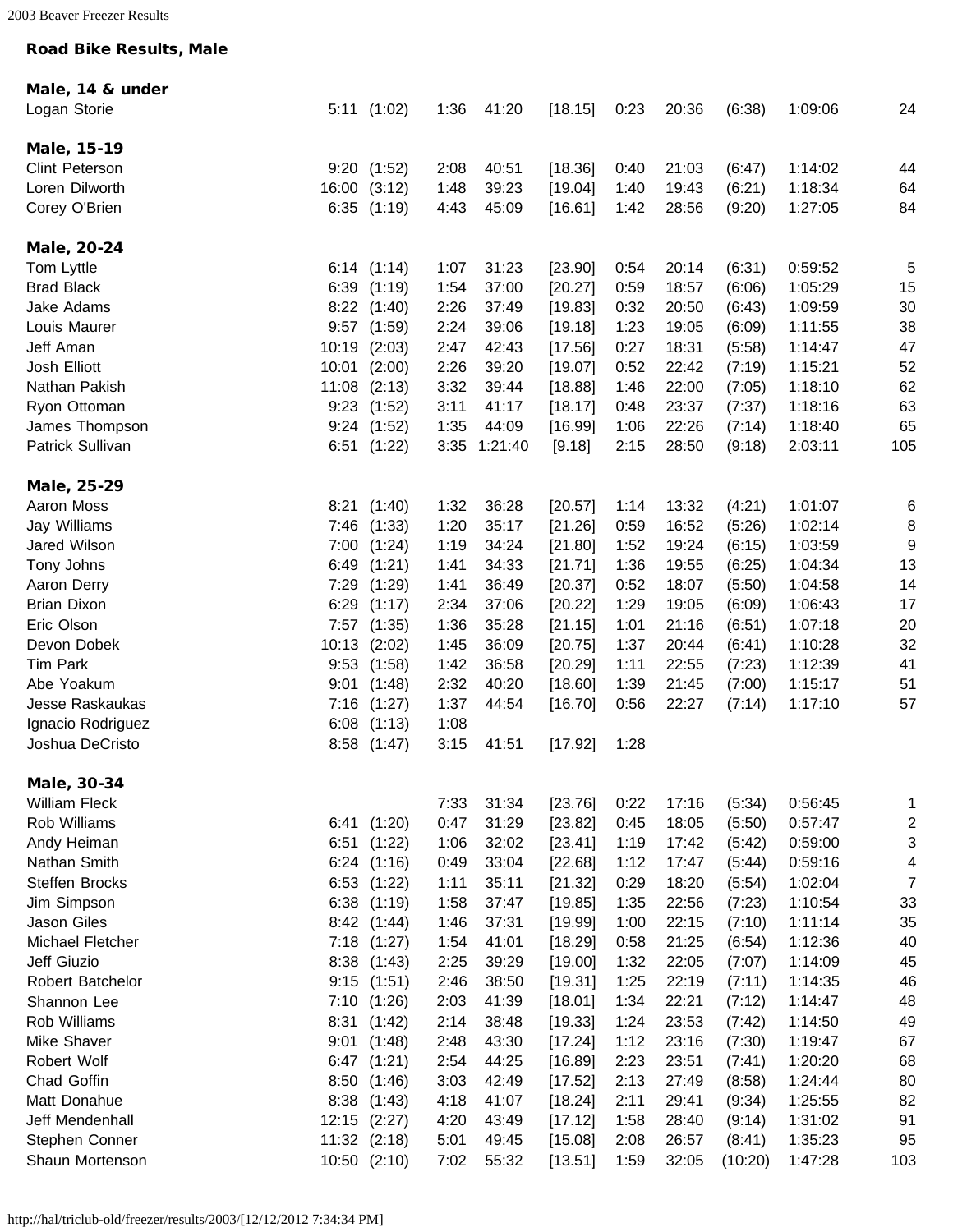<span id="page-3-0"></span>

| Keith Janks            |       | 9:16(1:51)  | 2:15 | 39:24 | [19.04] | 2:15 |       |         |         |     |
|------------------------|-------|-------------|------|-------|---------|------|-------|---------|---------|-----|
| Male, 35-39            |       |             |      |       |         |      |       |         |         |     |
| <b>Bud Magena</b>      |       | 8:20(1:40)  | 1:25 | 34:36 | [21.68] | 0:57 | 18:46 | (6:03)  | 1:04:04 | 10  |
| <b>Bob Croucher</b>    | 8:31  | (1:42)      | 1:20 | 37:36 | [19.95] | 0:46 | 18:25 | (5:56)  | 1:06:38 | 16  |
| Tim Zuk                | 7:34  | (1:30)      | 1:49 | 36:42 | [20.44] | 1:17 | 19:35 | (6:19)  | 1:06:57 | 18  |
| <b>Michael Gilbert</b> | 9:57  | (1:59)      | 2:03 | 37:09 | [20.19] | 1:14 | 18:48 | (6:03)  | 1:09:11 | 25  |
| Joe Barrett            | 7:48  | (1:33)      | 2:33 | 36:16 | [20.68] | 1:28 | 21:08 | (6:49)  | 1:09:13 | 26  |
| Stuart Johnson         | 8:09  | (1:37)      | 1:34 | 38:34 | [19.45] | 1:08 | 20:37 | (6:39)  | 1:10:02 | 31  |
| Dan Barrett            | 8:44  | (1:44)      | 2:43 | 36:49 | [20.37] | 1:24 | 21:49 | (7:02)  | 1:11:29 | 36  |
| Joth Ricci             | 9:28  | (1:53)      | 3:23 | 36:45 | [20.41] | 1:43 | 20:17 | (6:32)  | 1:11:36 | 37  |
| <b>Ted Lamb</b>        | 11:08 | (2:13)      | 2:37 | 40:23 | [18.57] | 1:36 | 21:11 | (6:50)  | 1:16:55 | 55  |
| Paul Stewart           | 11:25 | (2:17)      | 2:18 | 40:37 | [18.47] | 1:25 | 21:41 | (6:59)  | 1:17:26 | 58  |
| Dan Rodriguez          | 8:55  | (1:47)      | 3:15 | 44:06 | [17.01] | 2:11 | 22:00 | (7:05)  | 1:20:27 | 69  |
| Tim Bennion            | 10:07 | (2:01)      | 3:37 | 40:47 | [18.39] | 1:50 | 24:07 | (7:46)  | 1:20:28 | 70  |
| Tim Shilling           | 12:27 | (2:29)      | 5:01 | 47:21 | [15.84] | 4:57 | 26:16 | (8:28)  | 1:36:02 | 96  |
| Lee Oien               | 11:36 | (2:19)      | 4:11 | 46:17 | [16.20] | 3:40 | 36:43 | (11:50) | 1:42:27 | 101 |
| Chan Modini            | 6:04  | (1:12)      | 1:42 | 35:26 | [21.17] | 0:57 |       |         |         |     |
| Male, 40-44            |       |             |      |       |         |      |       |         |         |     |
| <b>Tim Nord</b>        | 8:30  | (1:42)      | 1:46 | 35:40 | [21.03] | 0:57 | 20:17 | (6:32)  | 1:07:10 | 19  |
| David Bateham          | 7:50  | (1:34)      | 1:26 | 38:48 | [19.33] | 0:52 | 19:12 | (6:11)  | 1:08:08 | 21  |
| Joe Ruwitch            | 7:20  | (1:28)      | 2:15 | 34:50 | [21.53] | 1:35 | 22:26 | (7:14)  | 1:08:26 | 22  |
| Roger Nyquist          | 8:00  | (1:36)      | 1:41 | 38:11 | [19.64] | 0:56 | 19:50 | (6:23)  | 1:08:38 | 23  |
| <b>Tom Cordier</b>     | 8:44  | (1:44)      | 1:36 | 37:28 | [20.02] | 0:52 | 22:28 | (7:14)  | 1:11:08 | 34  |
| John Morris            | 8:54  | (1:46)      | 3:54 | 39:21 | [19.06] | 0:47 | 23:20 | (7:31)  | 1:16:16 | 53  |
| <b>Bill Ellis</b>      | 9:19  | (1:51)      | 2:54 | 40:13 | [18.65] | 1:53 | 22:13 | (7:10)  | 1:16:32 | 54  |
| Jeff Bemrose           | 8:13  | (1:38)      | 4:24 | 41:03 | [18.27] | 2:40 | 21:06 | (6:48)  | 1:17:26 | 59  |
| Rod Ilg                | 10:19 | (2:03)      | 2:46 | 38:34 | [19.45] | 1:25 | 24:49 | (8:00)  | 1:17:53 | 61  |
| <b>Scott Kruis</b>     | 12:09 | (2:25)      | 3:54 | 39:48 | [18.84] | 2:12 | 21:32 | (6:56)  | 1:19:35 | 66  |
| Paul Yannello          | 7:42  | (1:32)      | 2:17 | 42:19 | [17.72] | 1:53 | 26:19 | (8:29)  | 1:20:30 | 71  |
| <b>Rick Segal</b>      | 9:18  | (1:51)      | 5:05 | 49:23 | [15.19] | 0:58 | 23:21 | (7:31)  | 1:28:05 | 86  |
|                        |       |             |      |       |         |      |       |         |         |     |
| Male, 45-49            |       |             |      |       |         |      |       |         |         |     |
| <b>Richard Earle</b>   |       | 7:45 (1:33) | 2:42 | 33:23 | [22.47] | 1:05 | 19:12 | (6:11)  | 1:04:07 | 11  |
| Chip Greendale         |       | 8:40 (1:44) | 2:13 | 33:53 | [22.13] | 1:06 | 18:29 | (5:57)  | 1:04:21 | 12  |
| Rudy Miniutti          | 9:19  | (1:51)      | 2:18 | 38:25 | [19.52] | 0:59 | 22:45 | (7:20)  | 1:13:46 | 43  |
| Dave Chapman           | 9:26  | (1:53)      | 1:55 | 39:42 | [18.89] | 1:16 | 22:55 | (7:23)  | 1:15:14 | 50  |
| <b>Bill Steen</b>      | 9:45  | (1:57)      | 2:57 | 39:15 | [19.11] | 1:51 | 23:43 | (7:39)  | 1:17:31 | 60  |
| Tony Thomas            | 11:13 | (2:14)      | 3:49 | 41:49 | [17.94] | 0:59 | 24:42 | (7:58)  | 1:22:32 | 74  |
| Jonathan Hoskins       | 9:28  | (1:53)      | 2:41 | 46:38 | [16.08] | 1:45 | 28:04 | (9:03)  | 1:28:36 | 88  |
| <b>Bruce Dougan</b>    | 13:41 | (2:44)      | 3:38 | 49:25 | [15.18] | 0:53 | 24:25 | (7:52)  | 1:32:02 | 93  |
| Male, 50-59            |       |             |      |       |         |      |       |         |         |     |
| <b>Fred Ferraro</b>    |       | 6:43 (1:20) | 2:11 | 37:31 | [19.99] | 1:11 | 21:44 | (7:00)  | 1:09:20 | 28  |
| <b>Tim Corbett</b>     | 6:39  | (1:19)      | 1:56 | 37:09 | [20.19] | 1:42 | 22:22 | (7:12)  | 1:09:48 | 29  |
| <b>Kirk Rose</b>       | 7:48  | (1:33)      | 2:58 | 38:32 | [19.46] | 1:34 | 21:29 | (6:55)  | 1:12:21 | 39  |
| <b>Russ Burnett</b>    | 8:29  | (1:41)      | 2:15 | 39:15 | [19.11] | 1:40 | 21:16 | (6:51)  | 1:12:55 | 42  |
| Ronald Leppert         | 8:28  | (1:41)      | 1:50 | 39:18 | [19.08] | 0:31 | 26:50 | (8:39)  | 1:16:57 | 56  |
| <b>Fred Robbins</b>    | 9:42  | (1:56)      | 2:57 | 41:02 | [18.28] | 2:18 | 26:34 | (8:34)  | 1:22:33 | 75  |
| David Graham           | 8:59  | (1:47)      | 3:33 | 41:01 | [18.29] | 2:51 | 27:05 | (8:44)  | 1:23:29 | 77  |
| Robert Joerger         | 9:35  | (1:55)      | 6:46 | 43:07 | [17.39] | 2:08 | 22:52 | (7:22)  | 1:24:28 | 79  |
| David Philbrick        | 11:07 | (2:13)      | 4:05 | 41:17 | [18.17] | 1:48 | 29:26 | (9:29)  | 1:27:43 | 85  |
| Jay Goldstein          | 12:11 | (2:26)      | 7:33 | 46:41 | [16.07] | 3:03 | 22:25 | (7:13)  | 1:31:53 | 92  |
| Even Evenson           |       | 9:58(1:59)  | 9:31 | 53:36 | [13.99] | 2:54 | 46:22 | (14:57) | 2:02:21 | 104 |
|                        |       |             |      |       |         |      |       |         |         |     |

<span id="page-3-3"></span><span id="page-3-2"></span><span id="page-3-1"></span>Male, 60-69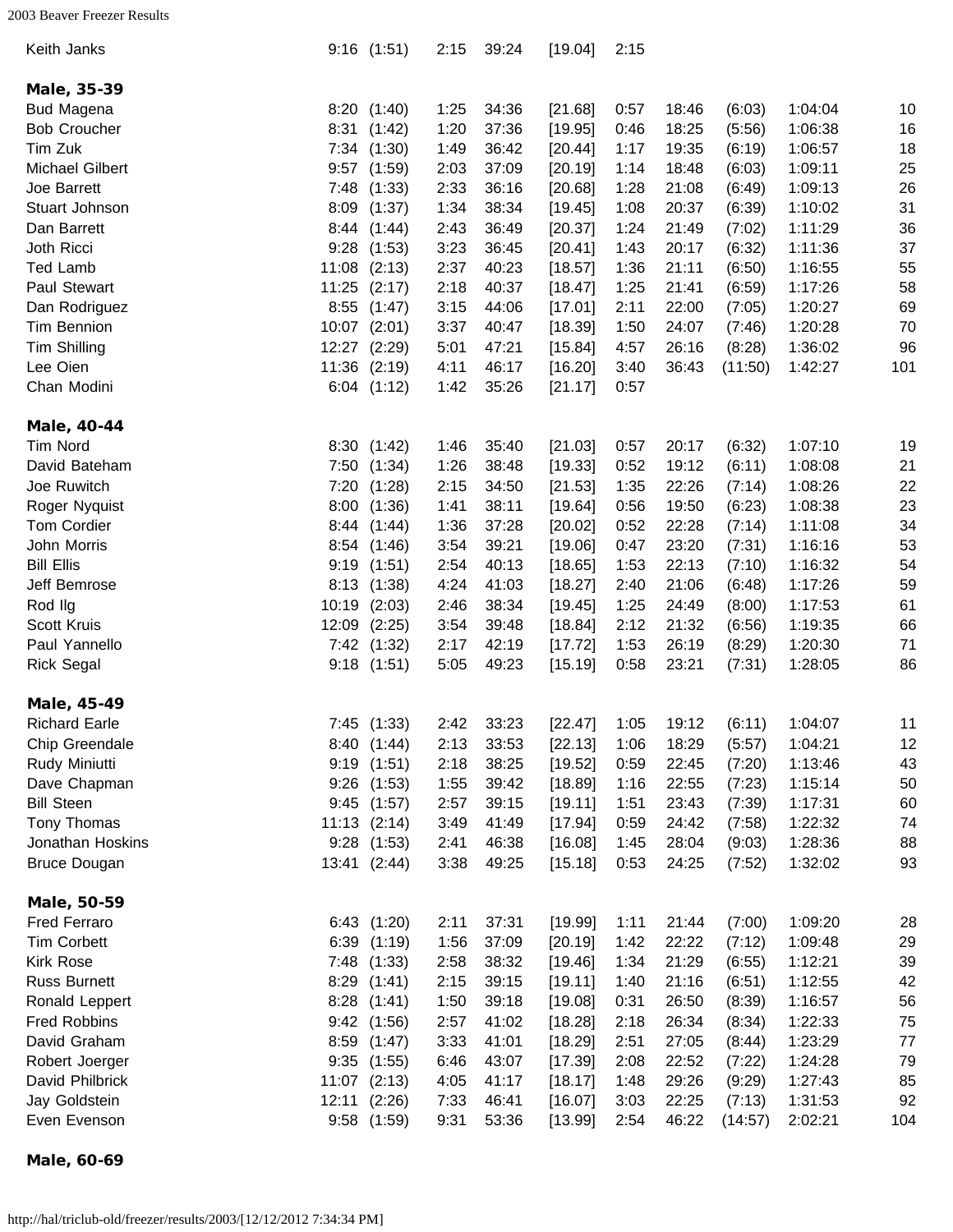<span id="page-4-1"></span><span id="page-4-0"></span>

| <b>Ronald Trunick</b><br>Jim Mc Donald |       | 13:21 (2:40)<br>11:02 (2:12) | 3:12<br>6:20 | 42:06<br>47:23 | [17.81]<br>[15.83] | 1:22<br>2:33 | 24:19<br>31:30 | (7:50)<br>(10:09) | 1:24:20<br>1:38:48 | 78<br>98 |
|----------------------------------------|-------|------------------------------|--------------|----------------|--------------------|--------------|----------------|-------------------|--------------------|----------|
| Mt. Bike Results, Female               |       |                              |              |                |                    |              |                |                   |                    |          |
| <b>Female, 15-19</b>                   |       |                              |              |                |                    |              |                |                   |                    |          |
| Megan Williams                         | 9:05  | (1:49)                       | 2:18         | 46:44          | [16.05]            | 0:36         | 23:33          | (7:35)            | 1:22:16            | 29       |
| Jaime Fuller                           | 10:28 | (2:05)                       | 2:36         | 47:45          | [15.71]            | 0:46         | 22:44          | (7:20)            | 1:24:19            | 36       |
| <b>Female, 20-29</b>                   |       |                              |              |                |                    |              |                |                   |                    |          |
| Heidi Smith                            | 9:56  | (1:59)                       | 2:54         | 45:13          | [16.59]            | 0:51         | 22:29          | (7:15)            | 1:21:23            | 28       |
| Angela Mallon                          | 9:10  | (1:50)                       | 3:35         | 46:48          | [16.03]            | 0:45         | 24:57          | (8:02)            | 1:25:15            | 39       |
| Melissa Feldberg                       | 10:12 | (2:02)                       | 2:03         | 47:33          | [15.77]            | 1:18         | 24:10          | (7:47)            | 1:25:16            | 41       |
| Jennifer Fredericks                    | 6:58  | (1:23)                       | 1:49         | 47:47          | [15.70]            | 0:45         | 28:15          | (9:06)            | 1:25:34            | 42       |
| Gina Koehler                           | 6:18  | (1:15)                       | 3:19         | 51:18          | [14.62]            | 0:23         | 24:22          | (7:51)            | 1:25:40            | 44       |
| Sara Johnson                           | 7:56  | (1:35)                       | 2:52         | 52:41          | [14.24]            | 1:24         | 25:09          | (8:06)            | 1:30:02            | 58       |
| Jessica Durrant                        | 7:56  | (1:35)                       | 3:24         | 51:50          | [14.47]            | 0:47         | 27:11          | (8:46)            | 1:31:08            | 63       |
| <b>Katie Minor</b>                     | 10:27 | (2:05)                       | 4:35         | 48:34          | [15.44]            | 2:14         | 27:54          | (9:00)            | 1:33:44            | 70       |
| Renee Demirdjian                       | 11:28 | (2:17)                       | 4:25         | 51:27          | [14.58]            | 1:49         | 25:02          | (8:04)            | 1:34:11            | 71       |
| <b>Heidi Potter</b>                    | 11:43 | (2:20)                       | 3:06         | 51:28          | [14.57]            | 0:45         | 30:08          | (9:43)            | 1:37:10            | 80       |
| Lyn Oliver                             | 11:15 | (2:15)                       | 3:42         | 59:00          | [12.71]            | 0:49         | 24:21          | (7:51)            | 1:39:07            | 84       |
| Victoria Olivares                      | 10:58 | (2:11)                       | 3:01         | 57:18          | [13.09]            | 1:26         | 27:16          | (8:47)            | 1:39:59            | 87       |
| Barbara Wyse                           | 11:09 | (2:13)                       | 3:41         | 59:22          | [12.63]            | 1:32         | 27:29          | (8:51)            | 1:43:13            | 93       |
| Emily Kolkemo                          | 0:00  | (0:00)                       | 17:35        | 54:08          | [13.85]            | 1:31         | 33:18          | (10:44)           | 1:46:32            | 95       |
| Josie Jepson                           | 11:12 | (2:14)                       | 4:14         | 1:06:17        | [11.32]            | 1:05         | 25:39          | (8:16)            | 1:48:27            | 98       |
| Adena Mikkelson                        | 14:22 | $(2:52) -$                   |              | 1:03:49        | [11.75]            | 1:23         | 29:13          | (9:25)            | 1:48:47            | 99       |
| Anita Henderson                        | 14:01 | (2:48)                       | 4:29         | 1:02:48        | [11.94]            | 1:28         | 30:22          | (9:47)            | 1:53:08            | 105      |
| Sara Holscher                          | 10:30 | (2:06)                       | 5:51         | 1:09:09        | [10.85]            | 1:13         | 36:31          | (11:46)           | 2:03:14            | 111      |
| Jamie Broady                           | 14:35 | (2:55)                       |              | 8:05 1:07:59   | [11.03]            | 2:39         | 32:37          | (10:31)           | 2:05:55            | 112      |
| <b>Female, 30-39</b>                   |       |                              |              |                |                    |              |                |                   |                    |          |
| Kelly Guenther                         | 6:44  | (1:20)                       | 3:38         | 50:15          | [14.93]            | 0:40         | 22:44          | (7:20)            | 1:24:01            | 35       |
| Allison Baird                          | 10:56 | (2:11)                       | 3:42         | 44:50          | [16.73]            | 0:50         | 24:57          | (8:02)            | 1:25:15            | 40       |
| Renee Robertson                        | 10:39 | (2:07)                       | 3:33         | 48:11          | [15.57]            | 1:05         | 25:25          | (8:11)            | 1:28:53            | 53       |
| Kimberly Wallin                        | 9:14  | (1:50)                       | 3:53         | 47:17          | [15.86]            | 0:53         | 29:40          | (9:34)            | 1:30:57            | 62       |
| Zuzana Vejlupkova                      |       | 8:06 (1:37)                  | 2:38         | 59:05          | [12.69]            | 0:33         | 21:49          | (7:02)            | 1:32:11            | 66       |
| Susan Jasper                           |       | 8:22 (1:40)                  | 6:53         | 53:19          | [14.07]            | 1:24         | 27:55          | (9:00)            | 1:37:53            | 82       |
| <b>Becky Willhite</b>                  |       | 10:46 (2:09)                 | 3:26         | 55:12          | [13.59]            | 0:37         | 29:06          | (9:23)            | 1:39:07            | 85       |
| Leslie Blair                           |       | 11:47 (2:21)                 | 2:50         | 52:30          | [14.29]            | 1:25         | 31:40          | (10:12)           | 1:40:12            | 88       |
| Lundi Dockens                          |       | $11:01$ $(2:12)$             | 5:27         | 55:19          | [13.56]            | 2:19         | 30:08          | (9:43)            | 1:44:14            | 94       |
| Lisa Mattson                           |       | 12:57 (2:35)                 | 4:15         | 54:16          | [13.82]            | 0:50         | 34:18          | (11:03)           | 1:46:36            | 96       |
| Sherri Mortenson                       | 13:15 | (2:39)                       | 4:31         | 55:40          | [13.47]            | 1:54         | 32:27          | (10:28)           | 1:47:47            | 97       |
| Jennine Fleming                        |       | 12:40 (2:32)                 | 6:03         | 57:24          | [13.07]            | 3:29         | 29:28          | (9:30)            | 1:49:04            | 100      |
| Susan Connor                           |       | $9:57$ $(1:59)$              |              | 4:18 1:04:16   | [11.67]            | 0:54         | 36:17          | (11:42)           | 1:55:42            | 107      |
| <b>Female, 40-49</b>                   |       |                              |              |                |                    |              |                |                   |                    |          |
| Deb McCarty                            |       | 12:30 (2:30)                 | 3:21         | 47:11          | [15.90]            | 1:28         | 21:44          | (7:00)            | 1:26:14            | 46       |
| <b>Lindsay Parker</b>                  |       | 11:52 (2:22)                 | 5:39         | 43:42          | [17.16]            | 1:41         | 26:13          | (8:27)            | 1:29:07            | 54       |
| Cheryl Dyehouse                        |       | 10:00 (2:00)                 | 4:08         | 49:05          | [15.28]            | 0:54         | 33:02          | (10:39)           | 1:37:09            | 79       |
| Kathy Partin                           |       | 12:55 (2:35)                 | 5:12         | 48:48          | [15.37]            | 0:55         | 34:44          | (11:12)           | 1:42:34            | 91       |
| <b>Female, 50-59</b>                   |       |                              |              |                |                    |              |                |                   |                    |          |
| <b>Sharon Davis</b>                    |       | 10:03 (2:00)                 | 5:31         | 58:51          | [12.74]            | 0:55         | 37:24          | (12:03)           | 1:52:44            | 104      |
| Mary Minor                             |       | 17:36 (3:31)                 |              | 7:10 1:04:25   | [11.64]            | 3:23         | 40:23          | (13:01)           | 2:12:57            | 113      |
|                                        |       |                              |              |                |                    |              |                |                   |                    |          |

<span id="page-4-4"></span><span id="page-4-3"></span><span id="page-4-2"></span>Mt. Bike Results, Male